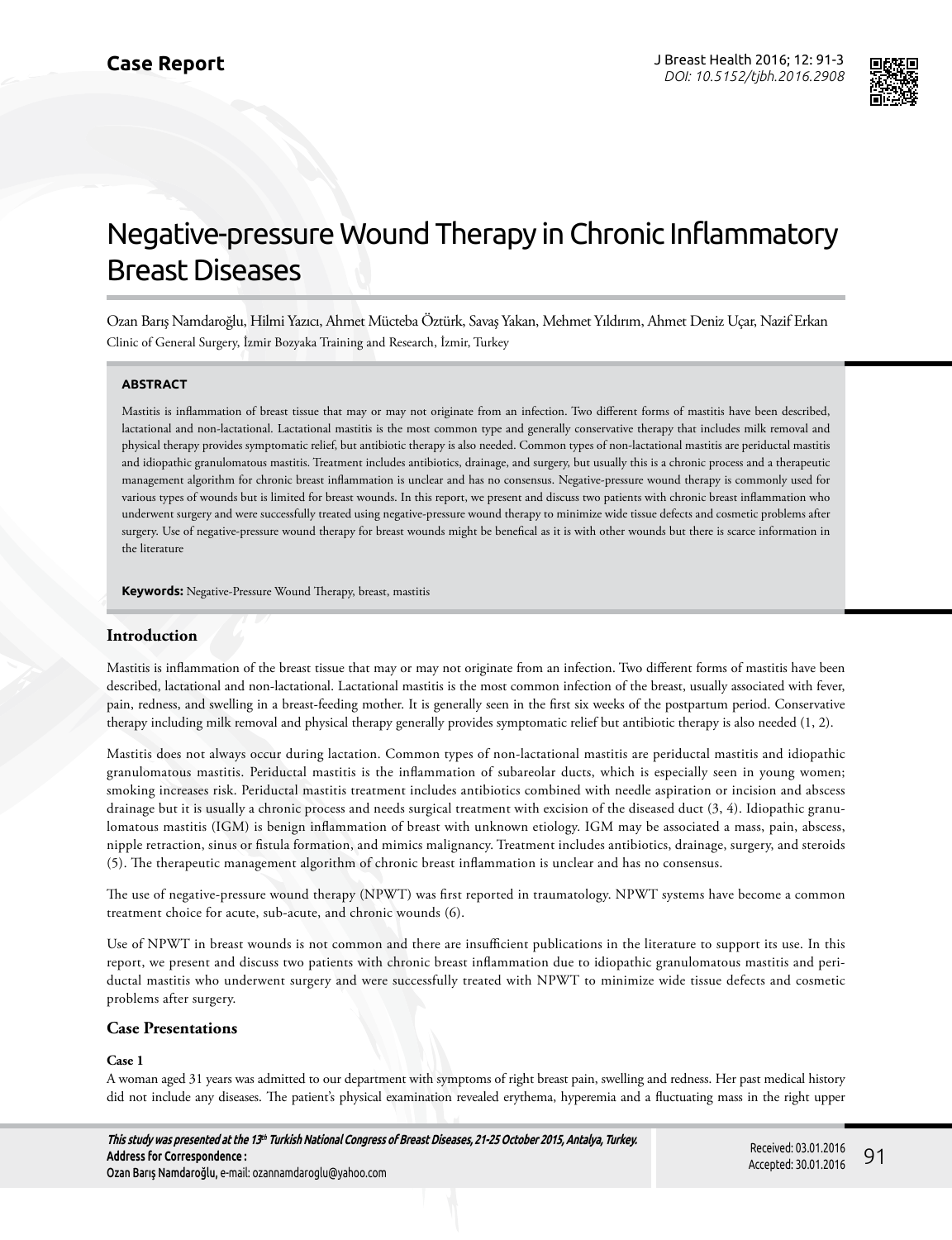#### J Breast Health 2016; 12: 91-3

quadrant of the breast. Ultrasonography (USG) showed heterogeneous echogenic tissue planes dissected with linear fluid collections. Magnetic Resonance Imaging (MRI) also showed significant contrast enhancement but no masses. Abscess drainage were performed and a bacterial smear was taken. Amoxicillin-clavulanic acid antibiotic therapy was administered to the patient. She failed to improve and one week later necrotic breast tissue was debrided and the tissue was sampled. Cultures and special stains for bacteria, mycobacteria, and fungi were negative. The histopathologic examination demonstrated granulomatous mastitis. No caseification necrosis or vasculitis signs were present. The patient's weight was 60 kg and we administered low-dosage steroid (0.5 mg/kg/ day oral prednisolone) at a total of 30 mg/day.

During clinical follow-up period, significant healing was not observed; therefore, wide surgical debridement was undertaken. The tissue defect closed using NPWT with 3-day intervals. After two weeks, the wound sutured primarily after formation of sufficient granulation tissue. The patient demonstrated no recurrence at 1 year follow-up. The patient gave her informed consent to inclusion in this study.

#### **Case 2**

A woman aged 25 years was admitted to our department with signs of left breast abscess. Her past medical history included smoking. Abscess drainage was performed and abscess and wound cultures were taken. Amoxicillin-clavulanic acid was administered to the patient according to the culture results. USG and MRI findings were consistent with chronic inflammation and ductal dilatation. After two weeks of follow-up, the clinical findings did not ameliorate. The patient underwent surgery and wide excisions of the diseased ducts were performed (Figure 1). The wound was closed using NPWT with 3-day intervals (Figure 2). The wound finally closed after two weeks. No recurrence was observed in six months of follow-up. The patient gave her informed consent to inclusion in this study.

# **Discussion and Conclusion**

Chronic breast inflammation usually needs to be treated with surgical exision but it is restricted to present large tissue defects and esthetic problems. NPWT is widely used nowadays to treat acute, sub-acute, and chronically infected wounds. The negative pressure generated by the closed system results in removal of infectious debris and exudates, reduction of edema, increases blood flow, which provides for new granulation tissue development and wound protection (7).

Negative-pressure wound therapy is mostly used for morbidities of wounds after breast surgery such as mastectomy, breast reconstruction, mammoplasty, quadrantectomy for breast cancer, breast reduction, TRAM flap necrosis, and tissue expander infection. NPWT, with or without surgical procedures or antibiotics, may have benefits in the treatment of complicated breast incisions and injuries. No complications with the use of NPWT have been reported (8).

Usage of NPWT in mastitis-associated chronic breast wounds are limited in the literature. Richard and colleaques used NPWT combined with surgery and antibiotic therapy to treat a patient with recurrent breast abcess with unknown etiology. The patient successfully healed within 7 weeks (9). Also, Luedders and friends used a combination of NPWT with surgery and antibiotic therapy in the treatment of mastitis-associated chronic breast inflammation of 5 patients. All patients healed succesfully and no infection recurrence was reported (10). The main reason for selection of vacuum-assisted closure (VAC) therapy for our two patients was the need for surgical



**Figure 1.** Skin and tissue defect following surgery



**Figure 2.** Application of negative pressure wound therapy

debridement due to a persistent inflammatory process in their breast wounds. The tissue defects closed using NPWT with 3-day intervals. After two weeks, the decison was made to suture the wound based on the observation of a sufficient grade of granulation tissue, with no purulent or serous discharge from wound.

In this two patients we used NPWT after surgery for chronic inflammation of the breast. Use of NPWT shortened the healing period with good cosmesis in both patients. No adverse effects of NPWT were seen.

Use of NPWT for breast wounds might be benefical as it is for other wounds. However, there is scarce information in the literature. Large prospective controlled studies that compare standard treatment with the use of NPWT are needed to evaluate the main role of NPWT.